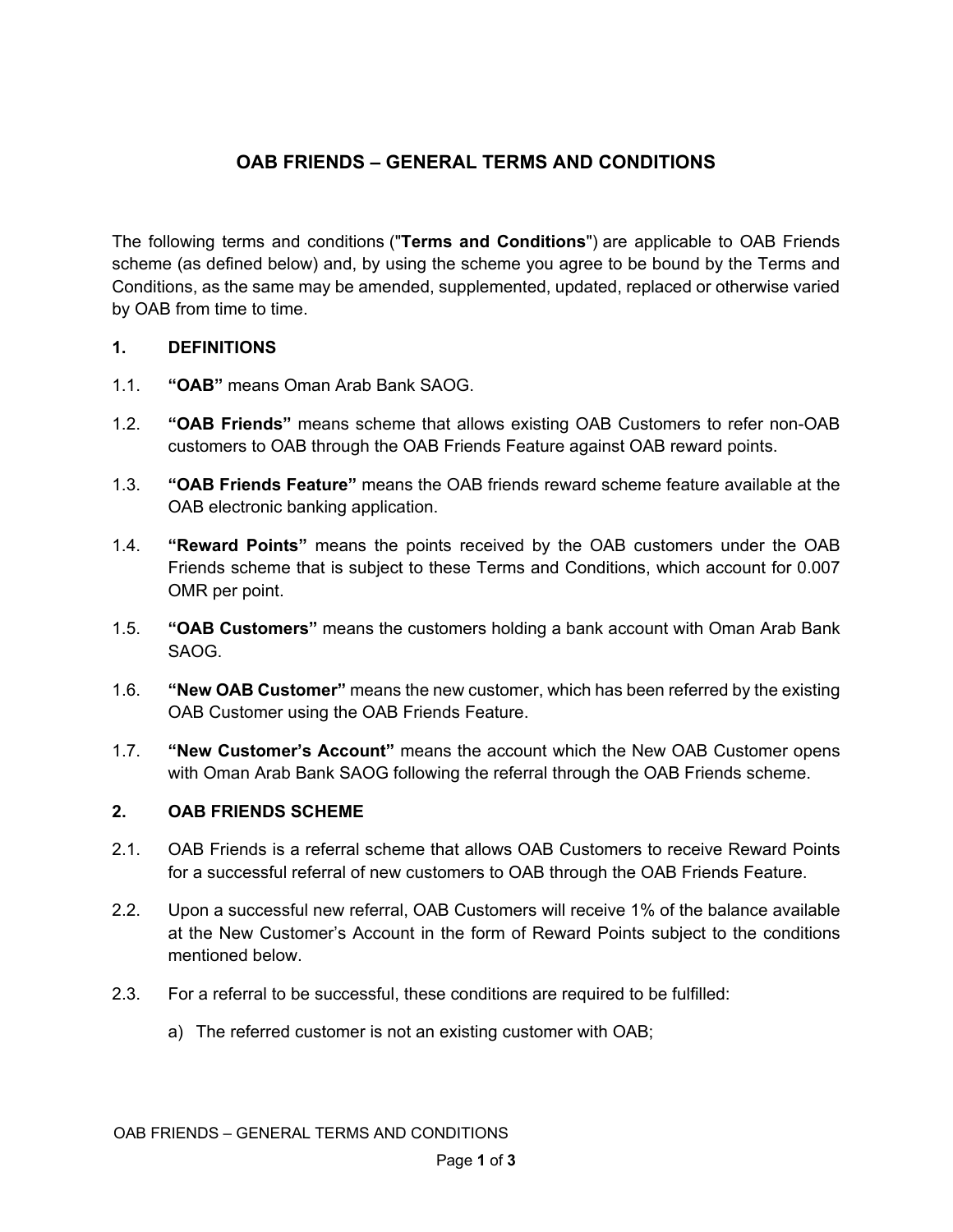- b) The New OAB Customer deposits and maintains a minimum amount of one thousand Omani Rials (OMR 1,000) in the New Customer Account for at least a period of thirty (30) days from the account opening; and
- c) Deposits in the New Customer Account shall be exclusively made via the following acceptable means: (i) local or international inward bank transfers; (ii) local banks clearing cheques; and (iii) inward salaries.
- 2.4. No Reward Points will be awarded to the OAB Customer if:
	- a) The New OAB Customer deposits more than ten thousand Omani Rials (OMR 10,000) into the New Customer Account; or
	- b) The New OAB Customer opens an account after thirty (30) days from the day of referral.
- 2.5. The OAB Customer will receive the Reward Points after a period of thirty (30) days from the lapse of the period mentioned in clause [2.3\(](#page-0-0)b) above.
- 2.6. Without prejudice to the above, (i) one OAB customer may refer a maximum amount of ten (10) new customers; and (ii) the maximum amount of reward points will be equal to one hundred Omani Rials (OMR 100).
- 2.7. Information relating to the use of Reward Points including their redemption, eligible outlets, expiry etc. are available at Card Promotions | [Oman Arab Bank \(oman-arabbank.com\)](https://www.oman-arabbank.com/home/personal-banking/cards/card-promotions/)

## **3. OAB FRIENDS INTERRUPTION**

OAB reserves the right, at any time, at its absolute discretion, without notice and without liability whatsoever on its part, to:

- a) supplement, amend, replace, delete or otherwise vary any of the Terms and Conditions; or
- b) change, vary, modify, terminate or cancel OAB Friends scheme or any of its benefits or features, or otherwise do any other act with respect to the whole or any part of OAB Friends scheme.